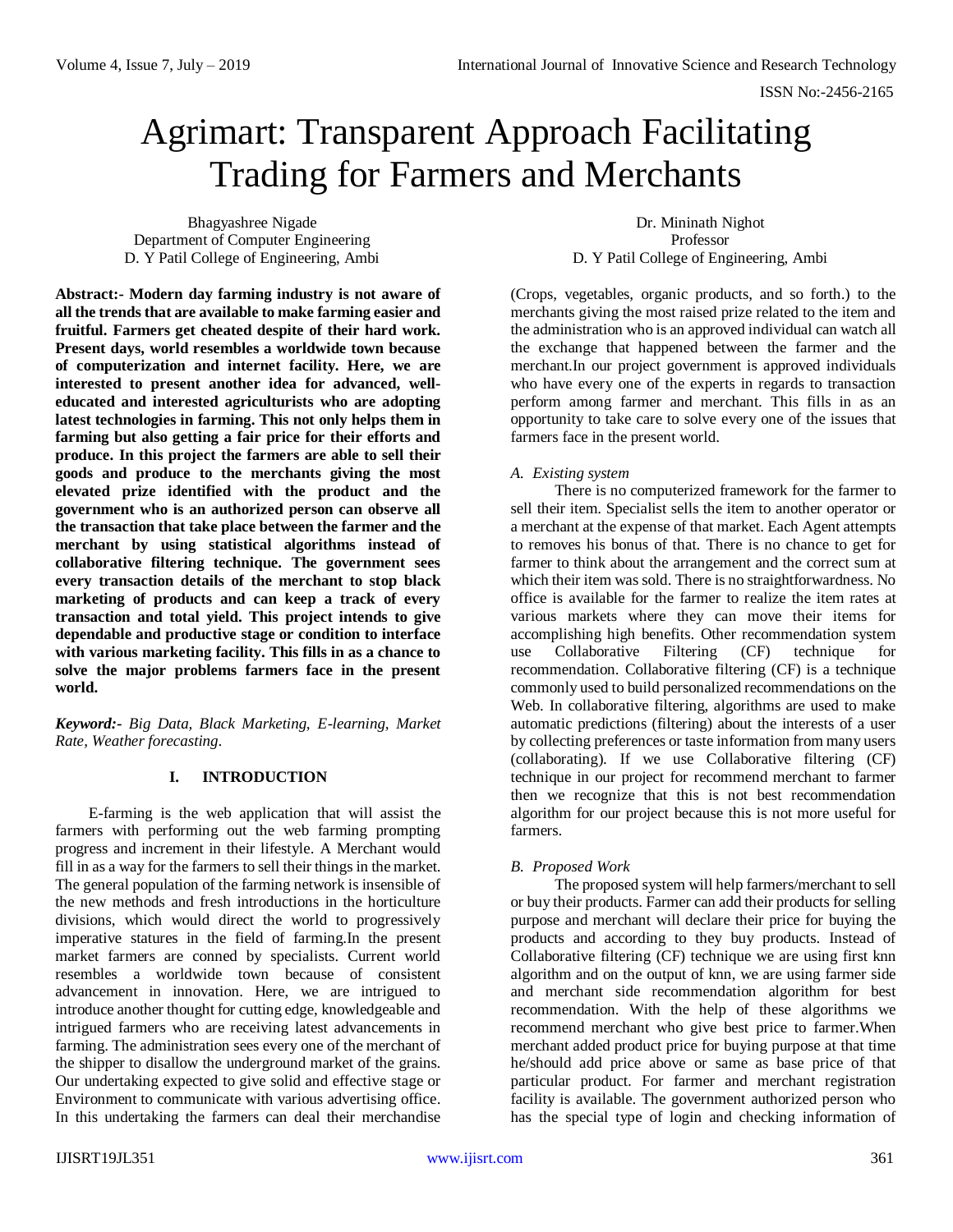ISSN No:-2456-2165

farmer and merchant. This project is helpful to stop black marketing in agriculture.

## **II. LITERATURE SURVEY**

Singhal et al, proposed Krishi Ville – Android based Solution for Indian Agriculture (2011). This paper expresses the utilization of Information and Communication Technology (ICT) in farming. ICT is a rising field concentrating on the upgrade of farming and provincial improvement in India. The advancement of ICT can be used for giving exact and auspicious applicable data and administrations to the farmers, in this way encouraging a situation for gainful farming. [1].

Saurabh A. et al presented E-Agriculture (2015). This paper clarifies the fundamental focal points of the utilization of Information and communication technology (ICT), and spotlights on various components found for successful use of ICT for agribusiness support up and to amplify benefit of farmers. E-agriculture is a rising field and can assume critical job in enhancement of country and farming area. Authors of this paper plan to achieve ranchers for their mindfulness about use, observation about E-agriculture. E-agriculture is stage for supporting promoting of agricultural items [2].

L. Pradhan et al proposed E-agriculture: A Golden Opportunity for Indian Farmers (2015). This paper investigates the commitment that has been endeavored under e-agriculture and information and communication technology. Information identified with agribusiness part is serious and spatial in nature this information can be legitimately kept up through ICT which will help in farming industry [3].

SoumalyaGhosh et al, proposed Krishi-Bharati: An Interface for Indian Farmer (2014). This paper features the significance of data and correspondence innovation for inspiring the social and conservative standard of the farmer. Proposed system of created interface for the Indian farmer community to get to the agricultural data from the worldwide web vault and store them into nearby storehouse. [4].

## **III. ALGORITHM**

#### *A. KNN (K-Nearest Neighbors) Algorithm:*

This KNN algorithm is used to find nearest neighbors. By using this algorithm we find out nearest APMC. On the output of KNN algorithm we applying recommendation algorithm.

## *Pseudo-code*

Consider k as the desired number of nearest neighbors and S:  $=p_1,...p_n$  be the set of training samples in the form  $p1=(xi, ci)$ , where xi is the d-dimensional feature vector of the point pi and ci is the class that pi belongs to.

For each  $p'=(x',c')$ 

- Compute the distance  $d(x',x_i)$  between p' and all pi belonging to S
- Sort all points pi according to the key  $d(x',x_i)$
- Select the first k points from the sorted list, those are the k closest training samples top′
- Assign a class top' based on majority vote: c′=argmaxy $\Sigma(xi, ci)$  belonging to S, I(y=ci)
- End

#### *B. Recommendation Algorithm at Farmer Side:*

We are recommending merchants to farmer with highest price of product given by merchant. First we use KNN algorithm after that on the output of KNN we are applying this algorithm at farmer side. This algorithm output is recommended merchant to farmer with maximum price of product to sale. It gives maximum profit to farmer.

- *Pseudo-code:*
- 1. Select crops which farmer want to sale
- 2. Apply KNN algorithm and find nearest APMC
- 3. Get all merchant details who registered in this nearest APMC and who added crops which they want to buy
- 4. Get merchant data and select only those merchant who buy the same crops which are chosen by current farmer
- 5. We will get final merchant array "merchant Array"
- 6. For(int mid: merchant\_Array)
- { i) Get merchant details
- {
- a. Get crop info i.e. crop\_price given by particular merchant
- b. Get crop\_quantity added by farmer
- c. Check crop selected by current farmer and find total price
- d. Tatal price= Tatal price + (crop price\*crop quantity)
- ii) Display merchant info with Total\_price
- }

}

## *C. Recommendation Algorithm at Merchant Side:*

We are recommending farmer to merchant with farmer information and crop details. Firstly we are using KNN algorithm and on the output of KNN we are applying this algorithm at merchant side. Output of this algorithm is recommended farmer to merchant with crop details.

- *Pseudo-code:*
- 1. Select crops which merchant want to buy
- 2. Apply KNN algorithm and find nearest APMC
- 3. Get all farmers details who registered in this nearest APMC and who added crops info which they want to sale
- 4. Get current login merchant info with crop info which he/she added
- 5. Get crop name and crop price which he/she added
- 6. Get farmer data which we get in step 3 and select only those farmer who sales the same crops which are chosen by current merchant
- 7. We will get final farmer array "farmer\_Array"